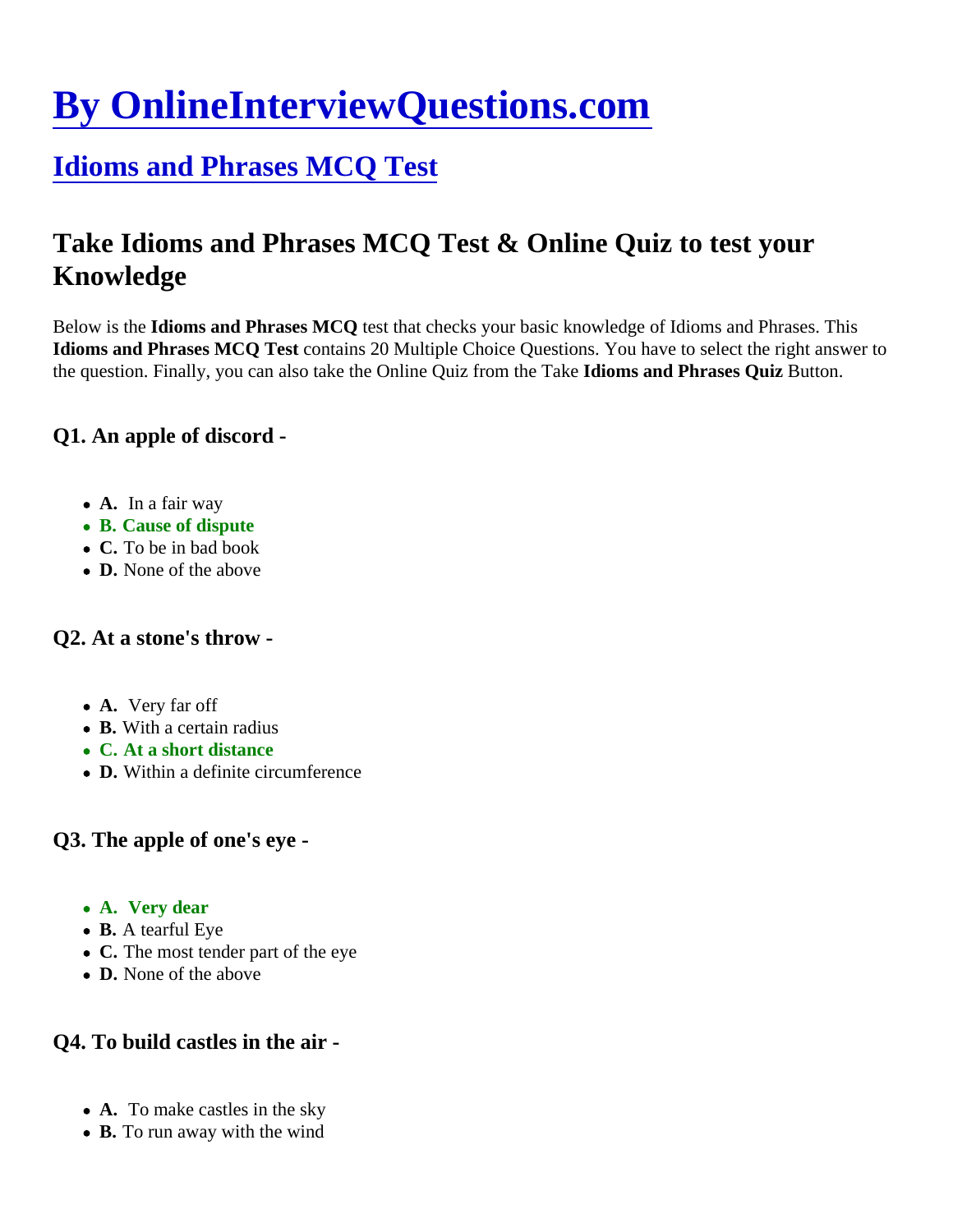#### **C. To indulge in day-dreaming**

• **D.** To get involved in airy talks

# **Q5. A square meal**

- **A.** A stale meal
- **B.** A hot meal
- **C.** A costly meal
- **D. A good & satisfying meal**

# **Q6. To foot the bill -**

- **A.** To kick the bill
- **B.** To tear the bill
- **C.** To respect the bill
- **D. To pay the bill**

# **Q7. Throw cold water upon**

- **A.** Calm down one's anger
- **B.** Put out the fire
- **C. Discourage a plan**
- **D.** Tease someone

# **Q8. What is the meaning of phrase "Child's play"?**

- **A. An easy work**
- **B.** An interesting work
- **C.** Games of children
- **D.** A difficult work

#### **Q9. To show the white feather**

- **A. To show fear**
- **B.** To make a way
- **C.** To be dear
- **D.** To dance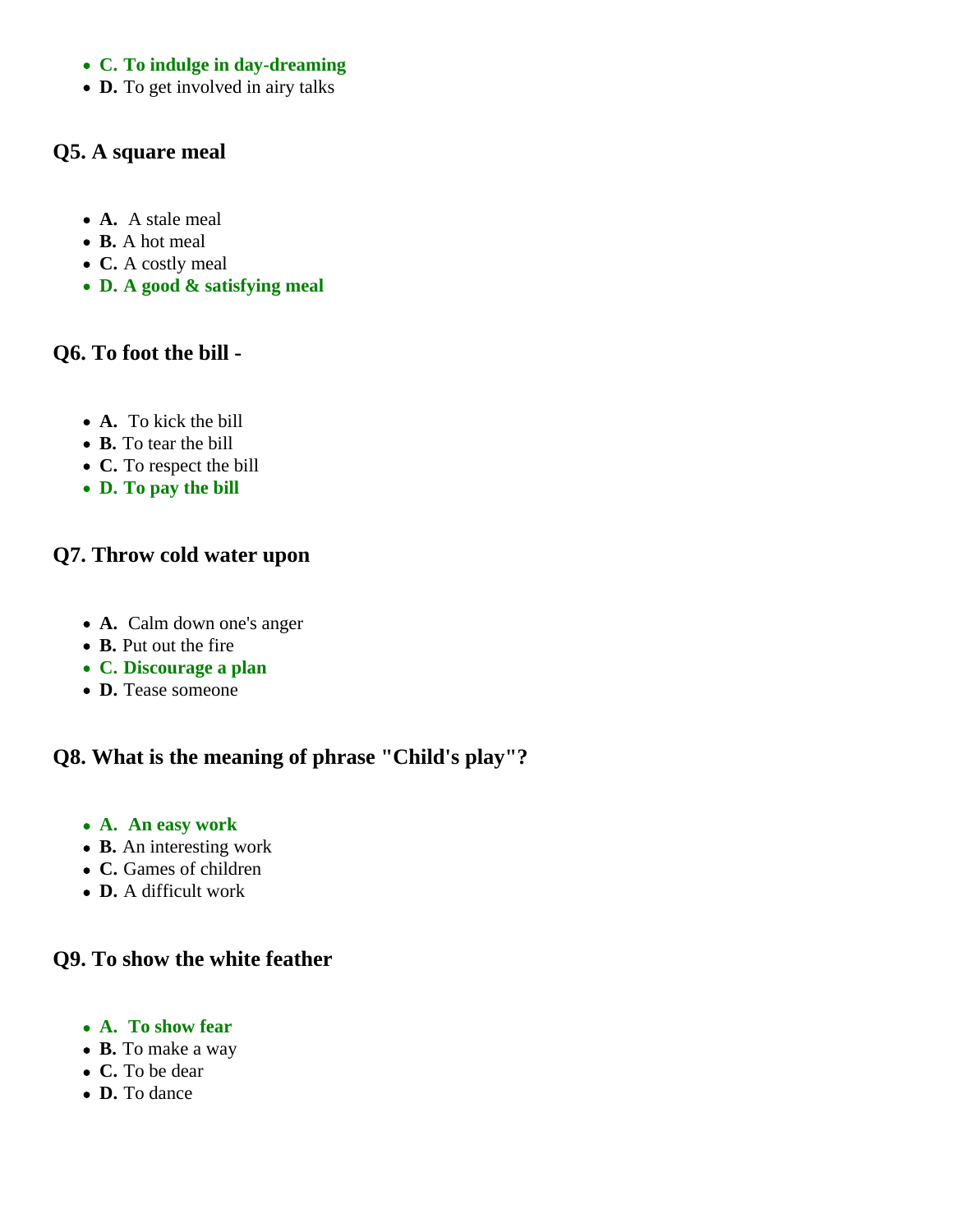# **Q10. What is the meaning of Phrase "To die in harness"?**

- **A.** To do hard work
- **B. To die on duty**
- **C.** Unworried
- **D.** Hopeless

# **Q11. By leaps and bounds -**

- **A.** Irregularly
- **B. Rapidly**
- **C.** Gradually
- **D.** Systematically

# **Q12. What is the meaning of phrase "Black Sheep"?**

- **A.** A costly item
- **B.** A dark shiny object
- **C. An unworthy Person**
- **D.** A funny Man

# **Q13. What is the meaning of phrase "Fair & Square"?**

- **A.** Successful
- **B. Honest**
- **C.** Worthy
- **D.** To feel Happy

# **Q14. Gift of the gab -**

- **A.** Lucky
- **B.** A big surprise
- **C.** An Honest Person
- **D. To have talent for speaking**

# **Q15. At the eleventh hour -**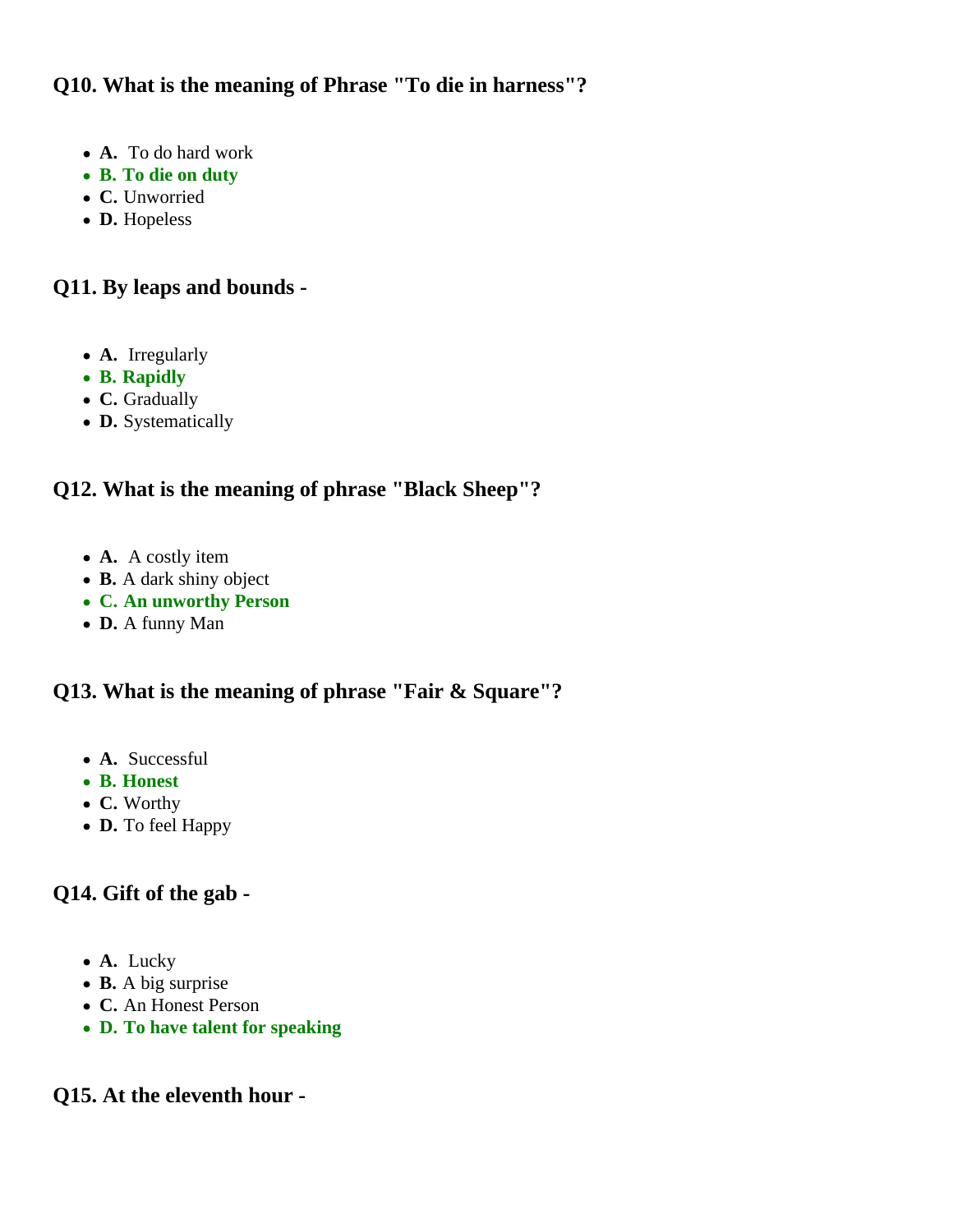- **A.** Late in the night
- **B.** In the dark
- **C.** Improper
- **D. At the very last moment**

# **Q16. What is the meaning of phrase "By hook or crook"?**

- **A. By any means**
- **B.** Tightly
- **C.** Gradually
- **D.** To complete the work

# **Q17. What is the meaning of phrase "An open secret"?**

- **A.** A fact
- **B.** Ordinary
- **C. Already Known**
- **D.** A Secret of government

#### **Q18. Pros and Cons -**

- **A.** As we want
- **B. Good and bad**
- **C.** Coins of gold
- **D.** None of the above

# **Q19. What is the meaning of phrase " All and Sundry"?**

- **A.** In all sides
- **B.** Many People
- **C. Everyone without distinction**
- **D.** Particular man

# **Q20. What is the meaning of phrase "A bone of contention"?**

- **A. Reason of quarrel**
- **B.** Quarrelsome
- **C.** Disturbing man